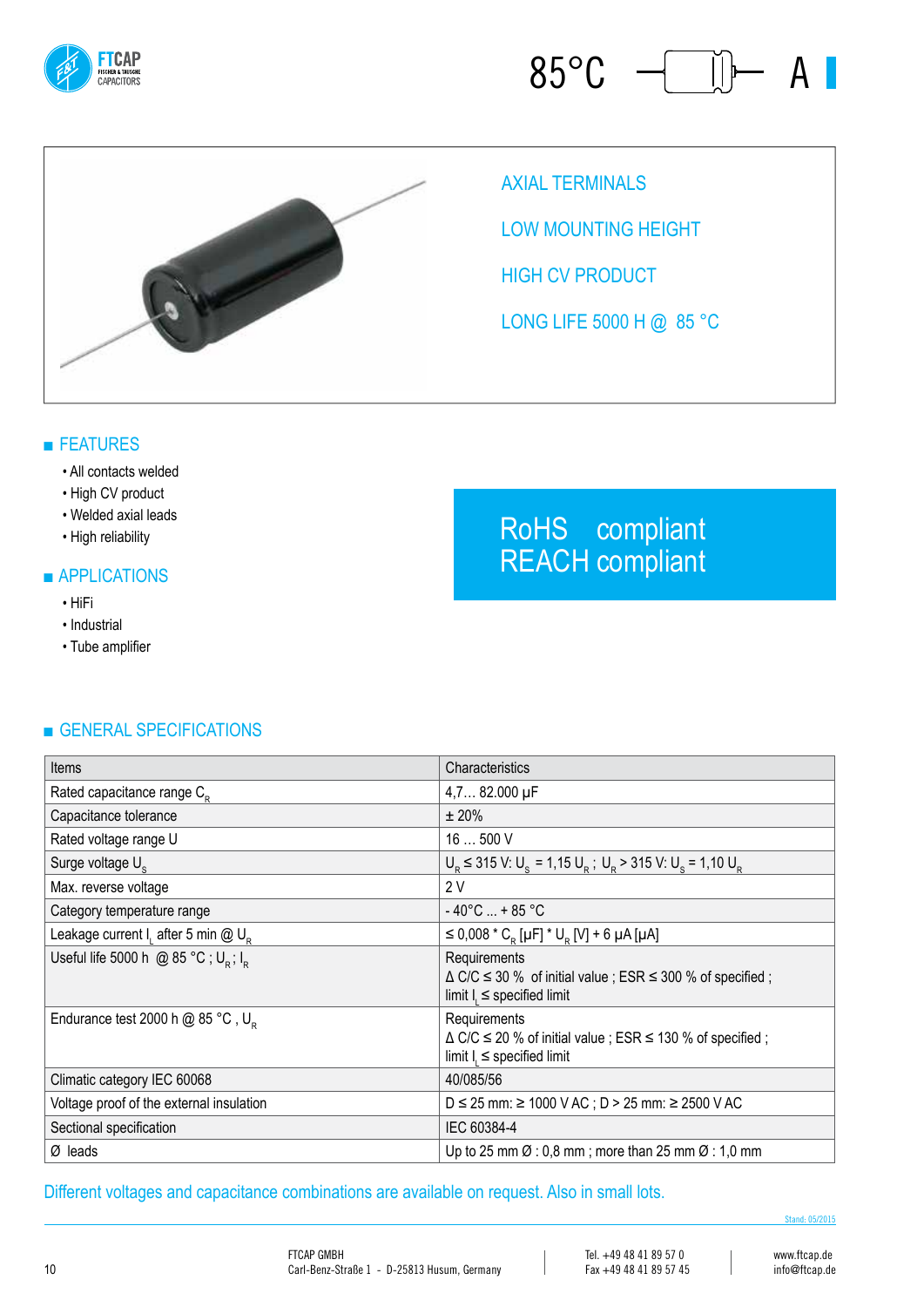

#### ■ ELECTRICAL DATA AND ORDERING CODE FOR SERIES A

| Rated<br>voltage<br>$\mathsf{U}_{\mathsf{R}}$<br>[V] | Rated<br>cap.<br>$C_R$<br>[µF] | Case<br>size<br>DxL<br>[mm] | Typ. ESR<br>100 Hz,<br>$20^{\circ}$ C<br>$[m\Omega]$ | Ripple<br>current<br>$\ensuremath{\mathsf{IR}\xspace}\xspace\ensuremath{\mathsf{--}}\xspace$<br>100 Hz,<br>85°C [A] | Order code<br>A            |    | Rated<br>voltage<br>$\mathsf{U}_{\mathsf{R}}$<br>[V] | Rated<br>cap.<br>$\mathsf{C}_{\mathsf{R}}$<br>$[\mu F]$ | Case<br>size<br>$D \times L$<br>[mm] | Typ. ESR<br>100 Hz,<br>$20^{\circ}$ C<br>$[m\Omega]$ | Ripple<br>current<br>$\ensuremath{\mathsf{IR}\xspace}\xspace\ensuremath{\mathsf{--}}\xspace$<br>100 Hz,<br>85°C [A] | Order code<br>A            |
|------------------------------------------------------|--------------------------------|-----------------------------|------------------------------------------------------|---------------------------------------------------------------------------------------------------------------------|----------------------------|----|------------------------------------------------------|---------------------------------------------------------|--------------------------------------|------------------------------------------------------|---------------------------------------------------------------------------------------------------------------------|----------------------------|
|                                                      | 2200                           | 10x30                       | 203                                                  | 0,6                                                                                                                 | 22201610030                |    |                                                      | 1000                                                    | 16x30                                | 287                                                  | 0,6                                                                                                                 | 10206316030                |
|                                                      | 3300                           | 12x30                       | 135                                                  | 0,8                                                                                                                 | 33201612030                |    |                                                      | 1200                                                    | 16x39                                | 239                                                  | 0,8                                                                                                                 | 12206316039                |
|                                                      | 4700t                          | 14x30                       | 95                                                   | 1,0                                                                                                                 | 47201614030                |    |                                                      | 1200                                                    | 18x30                                | 239                                                  | 0,8                                                                                                                 | 12206318030                |
|                                                      | 4700                           | 14x37                       | 95                                                   | 1,1                                                                                                                 | 47201614037                |    |                                                      | 1500                                                    | 18x39                                | 191                                                  | 0,9                                                                                                                 | 15206318039                |
|                                                      | 5600                           | 16x30                       | 80                                                   | 1,2                                                                                                                 | 56201616030                |    |                                                      | 2200                                                    | 21x36                                | 130                                                  | 1,2                                                                                                                 | 22206321036                |
| 16                                                   | 8200                           | 16x39                       | 54                                                   | 1,7                                                                                                                 | 82201616039                |    | 63                                                   | 3300                                                    | 25x38                                | 87                                                   | 1,6                                                                                                                 | 33206325038                |
|                                                      | 8200                           | 18x30                       | 54                                                   | 1,6                                                                                                                 | 82201618030                |    |                                                      | 5600                                                    | 25x49                                | 51                                                   | 2,4                                                                                                                 | 56206325049                |
|                                                      | 10000                          | 18x39                       | 45                                                   | 2,0                                                                                                                 | 10301618039                |    |                                                      | 8200                                                    | 30x50                                | 35                                                   | 3,1                                                                                                                 | 82206330050                |
|                                                      | 12000                          | 21x36                       | 37                                                   | 2,3                                                                                                                 | 12301621036                |    |                                                      | 10000                                                   | 30x50                                | 29                                                   | 3,6                                                                                                                 | 10306330050                |
|                                                      | 18000                          | 25x38                       | 25                                                   | 3,1                                                                                                                 | 18301625038                |    |                                                      | 12000                                                   | 35x50                                | 24                                                   | 4,2                                                                                                                 | 12306335050                |
|                                                      | 33000                          | 25x49                       | 14                                                   | 4,6                                                                                                                 | 33301625049                |    |                                                      | 15000                                                   | 35x66                                | 19                                                   | 5,2                                                                                                                 | 15306335066                |
|                                                      | 47000                          | 30x50                       | 9                                                    | 6,0                                                                                                                 | 47301630050                |    |                                                      | 220                                                     | 10x30                                | 1448                                                 | 0,2                                                                                                                 | 22108010030                |
|                                                      | 56000                          | 35x50                       | 8                                                    | 7,2                                                                                                                 | 56301635050                |    |                                                      | 330tt                                                   | 12x30                                | 965                                                  | 0,3                                                                                                                 | 33108012030                |
|                                                      | 82000                          | 35x66                       | 6                                                    | 9,6                                                                                                                 | 82301635066                |    |                                                      | 470                                                     | 14x30                                | 678                                                  | 0,4                                                                                                                 | 47108014030                |
|                                                      | 1200                           | 10x30                       | 372                                                  | 0,4                                                                                                                 | 12202510030                |    |                                                      | 680                                                     | 14x37                                | 468                                                  | 0,5                                                                                                                 | 68108014037                |
|                                                      | 1800                           | 12x30                       | 248                                                  | 0,6                                                                                                                 | 18202512030                |    |                                                      | 680                                                     | 16x30                                | 468                                                  | 0,5                                                                                                                 | 68108016030                |
|                                                      | 2700                           | 14x30                       | 165                                                  | 0,8                                                                                                                 | 27202514030                |    |                                                      | 1000                                                    | 16x39                                | 318                                                  | 0,7                                                                                                                 | 10208016039                |
|                                                      | 3300                           | 14x37                       | 135                                                  | 0,9                                                                                                                 | 33202514037                | 80 | 1000                                                 | 18x30                                                   | 318                                  | 0,7                                                  | 10208018030                                                                                                         |                            |
|                                                      | 3300                           | 16x30                       | 135                                                  | 0,9                                                                                                                 | 33202516030                |    | 1200                                                 | 18x39                                                   | 265                                  | 0,8                                                  | 12208018039                                                                                                         |                            |
|                                                      | 4700                           | 16x39                       | 95                                                   | 1,3                                                                                                                 | 47202516039                |    |                                                      | 1500                                                    | 21x36                                | 212                                                  | 1,0                                                                                                                 | 15208021036                |
| 25                                                   | 4700                           | 18x30                       | 95                                                   | 1,2                                                                                                                 | 47202518030                |    |                                                      | 2200                                                    | 25x38                                | 145                                                  | 1,3                                                                                                                 | 22208025038                |
|                                                      | 5600                           | 18x39                       | 80                                                   | 1,5                                                                                                                 | 56202518039                |    |                                                      | 3900                                                    | 25x49                                | 82                                                   | 1,9                                                                                                                 | 39208025049                |
|                                                      | 6800                           | 21x36                       | 66                                                   | 1,7                                                                                                                 | 68202521036                |    |                                                      | 5600                                                    | 30x50                                | 57                                                   | 2,5                                                                                                                 | 56208030050                |
|                                                      | 10000                          | 25x38                       | 45                                                   | 2,3                                                                                                                 | 10302525038                |    |                                                      | 8200                                                    | 35x50                                | 39                                                   | 3,3                                                                                                                 | 82208035050                |
|                                                      | 18000                          | 25x49                       | 25                                                   | 3,4                                                                                                                 | 18302525049                |    |                                                      | 12000                                                   | 35x66                                | 27                                                   | 4,4                                                                                                                 | 12308035066                |
|                                                      | 27000                          | 30x50                       | 17                                                   | 4,6                                                                                                                 | 27302530050                |    |                                                      | 150                                                     | 10x30                                | 1062                                                 | 0,3                                                                                                                 | 15110010030                |
|                                                      | 33000                          | 35x50                       | 14                                                   | 5,5                                                                                                                 | 33302535050                |    |                                                      | 220                                                     | 12x30                                | 724                                                  | 0,4                                                                                                                 | 22110012030                |
|                                                      | 47000<br>560                   | 35x66                       | 10<br>682                                            | 7,2                                                                                                                 | 47302535066                |    |                                                      | 330                                                     | 14x30                                | 483<br>408                                           | 0,5                                                                                                                 | 33110014030                |
|                                                      |                                | 10x30                       |                                                      | 0,3                                                                                                                 | 56104010030<br>10204012030 |    |                                                      | 390                                                     | 14x37                                |                                                      | 0,5                                                                                                                 | 39110014037                |
|                                                      | 1000<br>1500                   | 12x30<br>14x30              | 382<br>255                                           | 0,5<br>0,6                                                                                                          | 15204014030                |    |                                                      | 470<br>560                                              | 16x30<br>16x39                       | 339<br>284                                           | 0,6<br>0,7                                                                                                          | 47110016030<br>56110016039 |
|                                                      | 1800                           | 14x37                       | 212                                                  | 0,8                                                                                                                 | 18204014037                |    |                                                      | 560                                                     | 18x30                                | 284                                                  | 0,7                                                                                                                 | 56110018030                |
|                                                      | 1800                           | 16x30                       | 212                                                  | 0,8                                                                                                                 | 18204016030                |    | 100                                                  | 680                                                     | 18x39                                | 234                                                  | 0,9                                                                                                                 | 68110018039                |
|                                                      | 2200                           | 16x39                       | 174                                                  | 0,9                                                                                                                 | 22204016039                |    |                                                      | 1000                                                    | 21x36                                | 159                                                  | 1,1                                                                                                                 | 10210021036                |
|                                                      | 2200                           | 18x30                       | 174                                                  | 0,9                                                                                                                 | 22204018030                |    |                                                      | 1500                                                    | 25x38                                | 106                                                  | 1,5                                                                                                                 | 15210025038                |
| 40                                                   | 3300                           | 18x39                       | 116                                                  | 1,2                                                                                                                 | 33204018039                |    |                                                      | 2200                                                    | 25x49                                | 72                                                   | 2,0                                                                                                                 | 22210025049                |
|                                                      | 3900                           | 21x36                       | 98                                                   | 1,4                                                                                                                 | 39204021036                |    |                                                      | 3300                                                    | 30x50                                | 48                                                   | 2,7                                                                                                                 | 33210030050                |
|                                                      | 5600                           | 25x38                       | 68                                                   | 1,9                                                                                                                 | 56204025038                |    |                                                      | 4700                                                    | 35x50                                | 34                                                   | 3,5                                                                                                                 | 47210035050                |
|                                                      | 10000                          | 25x49                       | 38                                                   | 2,7                                                                                                                 | 10304025049                |    |                                                      | 6800                                                    | 35x66                                | 23                                                   | 4,7                                                                                                                 | 68210035066                |
|                                                      | 15000                          | 30x50                       | 25                                                   | 3,7                                                                                                                 | 15304030050                |    |                                                      | 56                                                      | 10x30                                | 1990                                                 | 0,2                                                                                                                 | 56016010030                |
|                                                      | 22000                          | 35x50                       | 17                                                   | 4,9                                                                                                                 | 22304035050                |    |                                                      | 100                                                     | 12x30                                | 1115                                                 | 0,3                                                                                                                 | 10116012030                |
|                                                      | 27000                          | 35x66                       | 14                                                   | 6,0                                                                                                                 | 27304035066                |    |                                                      | 120                                                     | 14x30                                | 929                                                  | 0,3                                                                                                                 | 12116014030                |
|                                                      | 330                            | 10x30                       | 869                                                  | 0,3                                                                                                                 | 33106310030                |    | 160                                                  | 150                                                     | 14x37                                | 743                                                  | 0,4                                                                                                                 | 15116014037                |
| 63                                                   | 470                            | 12x30                       | 610                                                  | 0,4                                                                                                                 | 47106312030                |    | 150                                                  | 16x30                                                   | 743                                  | 0,4                                                  | 15116016030                                                                                                         |                            |
|                                                      | 680                            | 14x30                       | 422                                                  | 0,5                                                                                                                 | 68106314030                |    |                                                      | 220                                                     | 16x39                                | 507                                                  | 0,5                                                                                                                 | 22116016039                |
|                                                      | 820                            | 14x37                       | 350                                                  | 0,6                                                                                                                 | 82106314037                |    |                                                      | 220                                                     | 18x30                                | 507                                                  | 0,5                                                                                                                 | 22116018030                |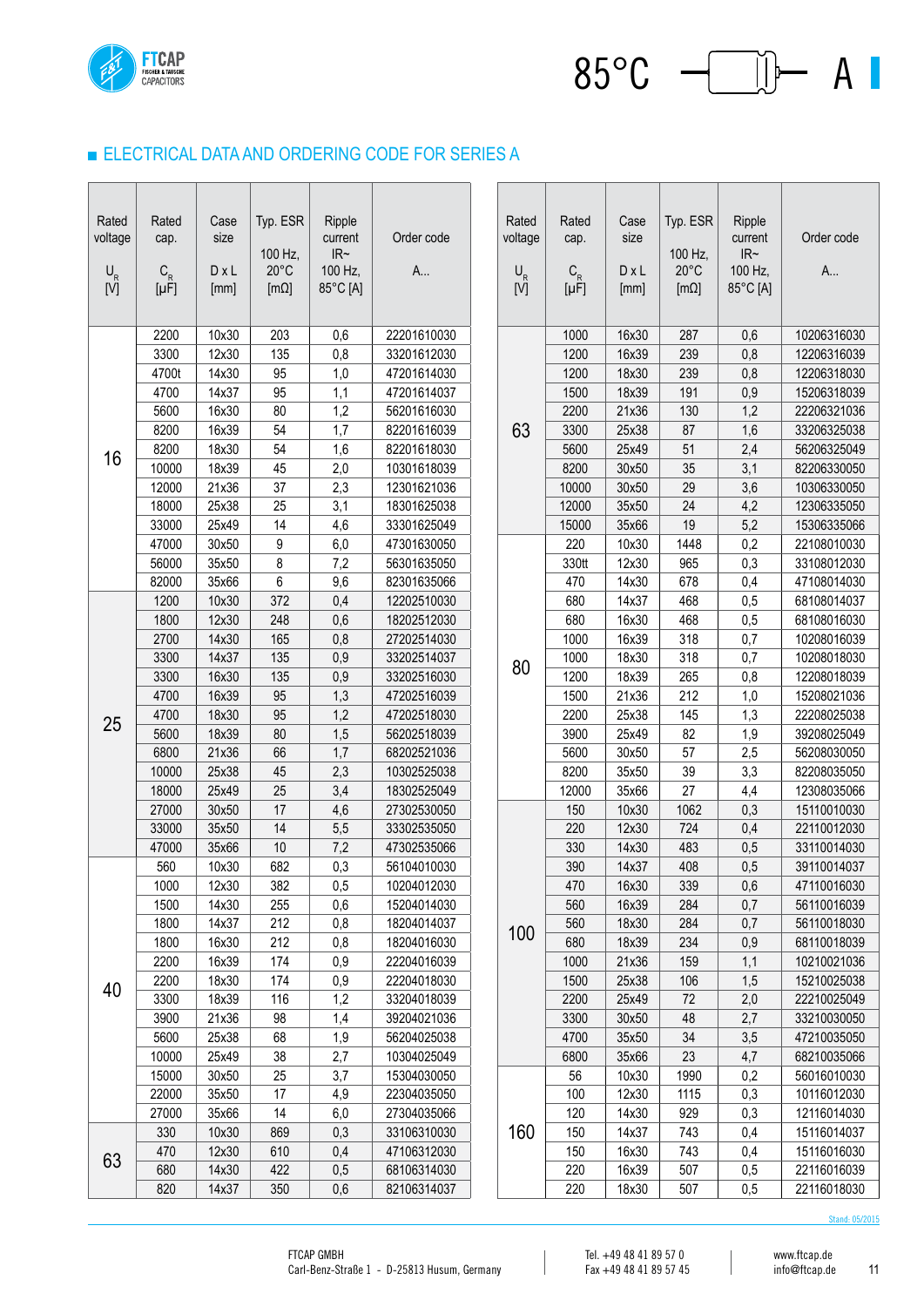

 $85^{\circ}$ C  $\leftarrow$   $\Box$  A |

| Rated<br>voltage<br>$\mathsf{U}_{\mathsf{R}}$<br>[V] | Rated<br>cap.<br>$C_R$ [µ $F$ ] | Case<br>size<br>$D \times L$<br>[mm] | Typ. ESR<br>100 Hz,<br>$20^{\circ}$ C<br>$[m\Omega]$ | Ripple<br>current<br>IR~<br>100 Hz,<br>85°C [A] | Order code<br>A |
|------------------------------------------------------|---------------------------------|--------------------------------------|------------------------------------------------------|-------------------------------------------------|-----------------|
|                                                      | 270                             | 18x39                                | 413                                                  | 0,6                                             | 27116018039     |
|                                                      | 330                             | 21x36                                | 338                                                  | 0,8                                             | 33116021036     |
|                                                      | 560                             | 25x38                                | 199                                                  | 1,1                                             | 56116025038     |
| 160                                                  | 1000                            | 25x49                                | 111                                                  | 1,6                                             | 10216025049     |
|                                                      | 1500                            | 30x50                                | 74                                                   | 2,1                                             | 15216030050     |
|                                                      | 1800                            | 35x50                                | 62                                                   | 2,6                                             | 18216035050     |
|                                                      | 2700                            | 35x66                                | 41                                                   | 3,5                                             | 27216035066     |
|                                                      | 33                              | 10x30                                | 2895                                                 | 0,2                                             | 33025010030     |
|                                                      | 56                              | 12x30                                | 1706                                                 | 0,2                                             | 56025012030     |
|                                                      | 82                              | 14x30                                | 1165                                                 | 0,3                                             | 82025014030     |
|                                                      | 100                             | 14x37                                | 955                                                  | 0,4                                             | 10125014037     |
|                                                      | 100                             | 16x30                                | 955                                                  | 0,4                                             | 10125016030     |
|                                                      | 150                             | 16x39                                | 637                                                  | 0,5                                             | 15125016039     |
| 250                                                  | 150                             | 18x30                                | 637                                                  | 0,5                                             | 15125018030     |
|                                                      | 180                             | 18x39                                | 531                                                  | 0,6                                             | 18125018039     |
|                                                      | 220                             | 21x36                                | 434                                                  | 0,7                                             | 22125021036     |
|                                                      | 390                             | 25x38                                | 245                                                  | 1,0                                             | 39125025038     |
|                                                      | 680                             | 25x49                                | 141                                                  | 1,4                                             | 68125025049     |
|                                                      | 820                             | 30x50                                | 117                                                  | 1,7                                             | 82125030050     |
|                                                      | 1200                            | 35x50                                | 80                                                   | 2,3                                             | 12225035050     |
|                                                      | 1800                            | 35x66                                | 53                                                   | 3,1                                             | 18225035066     |
|                                                      | 22                              | 10x30                                | 4343                                                 | 0,1                                             | 22035010030     |
|                                                      | 33                              | 12x30                                | 2895                                                 | 0,2                                             | 33035012030     |
|                                                      | 47                              | 14x30                                | 2033                                                 | 0,2                                             | 47035014030     |
|                                                      | 56                              | 14x37                                | 1706                                                 | 0,3                                             | 56035014037     |
|                                                      | 56                              | 16x30                                | 1706                                                 | 0,3                                             | 56035016030     |
|                                                      | 68                              | 16x39                                | 1405                                                 | 0,3                                             | 68035016039     |
| 350                                                  | 68                              | 18x30                                | 1405                                                 | 0,3                                             | 68035018030     |
|                                                      | 100                             | 18x39                                | 955                                                  | 0,4                                             | 10135018039     |
|                                                      | 120                             | 21x36                                | 796                                                  | 0,5                                             | 12135021036     |
|                                                      | 220                             | 25x38                                | 434                                                  | 0,7                                             | 22135025038     |
|                                                      | 330                             | 25x49                                | 290                                                  | 1,0                                             | 33135025049     |
|                                                      | 470                             | 30x50                                | 203                                                  | 1,3                                             | 47135030050     |
|                                                      | 680                             | 35x50                                | 141                                                  | 1,7                                             | 68135035050     |
|                                                      | 820                             | 35x66                                | 117                                                  | 2,1                                             | 82135035066     |
| 400                                                  | 18                              | 10x30                                | 7077                                                 | 0,1                                             | 18040010030     |
|                                                      | 27                              | 12x30                                | 4718                                                 | 0,1                                             | 27040012030     |
|                                                      | 39                              | 14x30                                | 3266                                                 | $_{0,2}$                                        | 39040014030     |
|                                                      | 47                              | 14x37                                | 2710                                                 | 0,2                                             | 47040014037     |

| Rated<br>voltage<br>$\mathsf{U}_{\mathsf{R}}$<br>$[\overline{V}]$ | Rated<br>cap.<br>$C_R$ [µF] | Case<br>size<br>$D \times L$<br>[mm] | Typ. ESR<br>100 Hz,<br>$20^{\circ}$ C<br>$[m\Omega]$ | Ripple<br>current<br>IR~<br>100 Hz,<br>85°C [A] | Order code<br>A |
|-------------------------------------------------------------------|-----------------------------|--------------------------------------|------------------------------------------------------|-------------------------------------------------|-----------------|
|                                                                   | 47                          | 16x30                                | 2710                                                 | 0,2                                             | 47040016030     |
|                                                                   | 56                          | 16x39                                | 2275                                                 | 0,3                                             | 56040016039     |
|                                                                   | 56                          | 18x30                                | 2275                                                 | 0,2                                             | 56040018030     |
|                                                                   | 68                          | 18x39                                | 1873                                                 | 0,3                                             | 68040018039     |
|                                                                   | 100                         | 21x36                                | 1274                                                 | 0,4                                             | 10140021036     |
| 400                                                               | 150                         | 25x38                                | 849                                                  | 0,5                                             | 15140025038     |
|                                                                   | 220                         | 25x49                                | 579                                                  | 0,7                                             | 22140025049     |
|                                                                   | 330                         | 30x50                                | 386                                                  | 0,9                                             | 33140030050     |
|                                                                   | 470                         | 35x50                                | 271                                                  | 1,2                                             | 47140035050     |
|                                                                   | 680                         | 35x66                                | 187                                                  | 1,7                                             | 68140035066     |
|                                                                   | 10                          | 10x30                                | 11146                                                | 0,1                                             | 10045010030     |
|                                                                   | 15                          | 12x30                                | 7431                                                 | 0,1                                             | 15045012030     |
|                                                                   | 22                          | 14x30                                | 5067                                                 | 0,1                                             | 22045014030     |
|                                                                   | 33                          | 14x37                                | 3378                                                 | 0,2                                             | 33045014037     |
|                                                                   | 39                          | 16x30                                | 2858                                                 | 0,2                                             | 39045016030     |
|                                                                   | 47                          | 16x39                                | 2372                                                 | 0,3                                             | 47045016039     |
|                                                                   | 47                          | 18x30                                | 2372                                                 | 0,2                                             | 47045018030     |
| 450                                                               | 56                          | 18x39                                | 1990                                                 | 0,3                                             | 56045018039     |
|                                                                   | 100                         | 21x36                                | 1115                                                 | 0,4                                             | 10145021036     |
|                                                                   | 150                         | 25x38                                | 743                                                  | 0,6                                             | 15145025038     |
|                                                                   | 220                         | 25x49                                | 507                                                  | 0,8                                             | 22145025049     |
|                                                                   | 330                         | 30x50                                | 338                                                  | 1,0                                             | 33145030050     |
|                                                                   | 470                         | 35x50                                | 237                                                  | 1,3                                             | 47145035050     |
|                                                                   | 560                         | 35x66                                | 199                                                  | 1,6                                             | 56145035066     |
|                                                                   | 4,7                         | 10x30                                | 23716                                                | 0,1                                             | 4,750010030     |
|                                                                   | 6,8                         | 10x30                                | 14043                                                | 0,1                                             | 6,850010030     |
|                                                                   | 10                          | 12x30                                | 11146                                                | 0,1                                             | 10050012030     |
|                                                                   | 12                          | 14x30                                | 9289                                                 | 0,1                                             | 12050014030     |
|                                                                   | 15                          | 14x37                                | 7431                                                 | 0,1                                             | 15050014037     |
|                                                                   | 15                          | 16x30                                | 7431                                                 | 0,1                                             | 15050016030     |
| 500                                                               | 22                          | 16x39                                | 5067                                                 | 0,2                                             | 22050016039     |
|                                                                   | 22                          | 18x30                                | 5067                                                 | 0,2                                             | 22050018030     |
|                                                                   | 33                          | 18x39                                | 3378                                                 | 0,2                                             | 33050018039     |
|                                                                   | 47                          | 21x36                                | 2372                                                 | 0,3                                             | 47050021036     |
|                                                                   | 82                          | 25x38                                | 1359                                                 | 0,4                                             | 82050025038     |
|                                                                   | 120                         | 25x49                                | 929                                                  | 0,6                                             | 12150025049     |
|                                                                   | 180                         | 30x50                                | 619                                                  | 0,7                                             | 18150030050     |
|                                                                   | 220                         | 35x50                                | 507                                                  | 0,9                                             | 22150035050     |
|                                                                   | 330                         | 35x66                                | 338                                                  | 1,2                                             | 33150035066     |